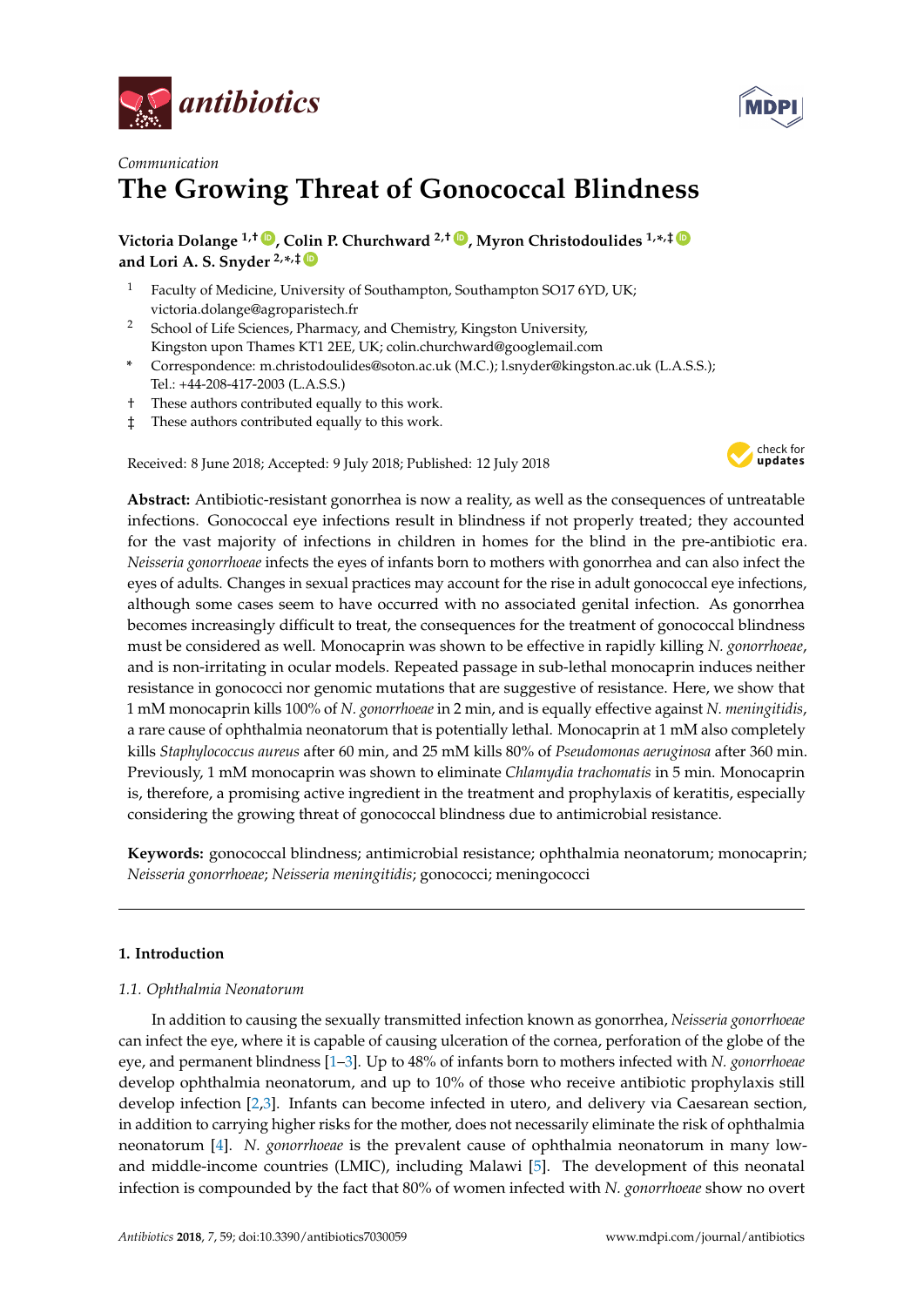symptoms, and even among the women visiting a genitourinary medicine clinic seeking treatment for a reproductive health concern, 50% are asymptomatic [\[6\]](#page-5-3).

In rare cases, the closely related pathogen, *N. meningitides*, was reported to cause gonorrhea in adults and eye infections in infants [\[7,](#page-5-4)[8\]](#page-5-5). Meningococcal ophthalmia neonatorum has the potential of developing into meningococcal meningitis and/or septicemia. Autoinoculation of the oropharynx via the nasolacrimal duct, or via purulent eyes to the hands, to the mouth, and then to the throat is also possible with gonococci and meningococci. Certainly, the risk of developing septicemia and/or meningitis from ophthalmia neonatorum caused by *N. meningitidis* is far greater than the risk of developing serious disseminated gonococcal infections.

#### *1.2. Adult Eye Infections*

Adult eye infections are also more regularly reported as the overall rates of gonorrhea increase worldwide. Gonococcal eye infections in developed countries are predominantly occurring in teenagers and young adults, where transmission is believed to be via autoinoculation to the eyes from genital site infections [\[9\]](#page-5-6). There are, however, case reports where the origin of gonococcal eye infections is unclear. For example, a 76-year-old man was diagnosed with *N. gonorrhoeae* keratitis after two weeks of worsening conjunctivitis that was unresponsive to chloramphenicol ointment. He had no genital co-infection, and claimed to have had no sexual activity for 40 years [\[10\]](#page-5-7). Even more intriguing, are the repeated outbreaks of *N. gonorrhoeae* conjunctivitis in Aboriginal communities in Australia, reported over a span of more than 60 years [\[11,](#page-5-8)[12\]](#page-5-9). The gonococcal isolates from the eye appear to have come from a single lineage that was distinct from genital isolates in the region [\[13\]](#page-5-10). In Ethiopia, there were 9000 cases of gonococcal eye infection within 8 months in 1987–1988 [\[14\]](#page-5-11). Many of these cases were in children under the age of five, but a few were in neonates. In both Australia and Ethiopia, there was no concurrent genital outbreak, and it was suggested that transmission was via flies following peak periods of rain [\[11,](#page-5-8)[14\]](#page-5-11).

#### *1.3. Treatments for Ophthalmia Neonatorum*

Ophthalmia neonatorum can spread from the eyes to cause systemic infections such as gonococcal arthritis, and potentially life-threatening septicemia and meningitis [\[15\]](#page-5-12). For this reason, it can be beneficial to treat the eye infection with antibiotics administered systemically, as well as topically. However, antibiotic-resistant strains of *N. gonorrhoeae* are now a major threat to human health [\[9,](#page-5-6)[16\]](#page-5-13), and their emergence and spread reduce the available systemic antibiotic treatment options for all gonococcal diseases, including eye infections. Therefore, rapid elimination of colonizing gonococci immediately after birth via an effective prophylaxis may be the best solution for infant health in the face of multi-drug-resistant *N. gonorrhoeae*. By contrast, although multi-drug resistance in *N. meningitidis* is yet to reach the levels of concern associated with *N. gonorrhoeae*, correct and rapid treatment of *N. meningitidis* is still urgent, given the severity of disease [\[17\]](#page-5-14).

The history of treatments for ophthalmia neonatorum is shown in Table [1,](#page-2-0) and ranges from simple irrigation of the eye to the use of antibiotics and non-antibiotic antimicrobials. Resistance to erythromycin, the preferred antimicrobial prophylaxis in Canada, was 23% in 2012 (publications.gc.ca/collections/collection\_2014/aspc-phac/HP57-3-2012-eng.pdf) [\[18\]](#page-5-15); therefore, the only available topical treatment may be ineffective. *N. gonorrhoeae* cases of ophthalmia neonatorum in Cambodia were shown to be resistant to both penicillin and fluoroquinolone, but susceptible to ceftriaxone [\[19\]](#page-5-16), which was similarly observed with gonococcal isolates from other sites of infection [\[20\]](#page-5-17). There were changes in the pattern of bacterial species causing neonatal eye infections in southern China over the last 15 years, with the main Gram-negative bacteria being *N. gonorrhoeae* [\[21\]](#page-5-18). This trend is consistent with the increase in gonorrhea in this region.

A study of the members of the American Association of Pediatric Ophthalmology and Strabismus revealed that most clinicians (85%) treated empirically [\[22\]](#page-5-19). It is, therefore, key that treatments are able to kill the potential causes of infant eye infections, including *N. gonorrhoeae*, *Chlamydia trachomatis*,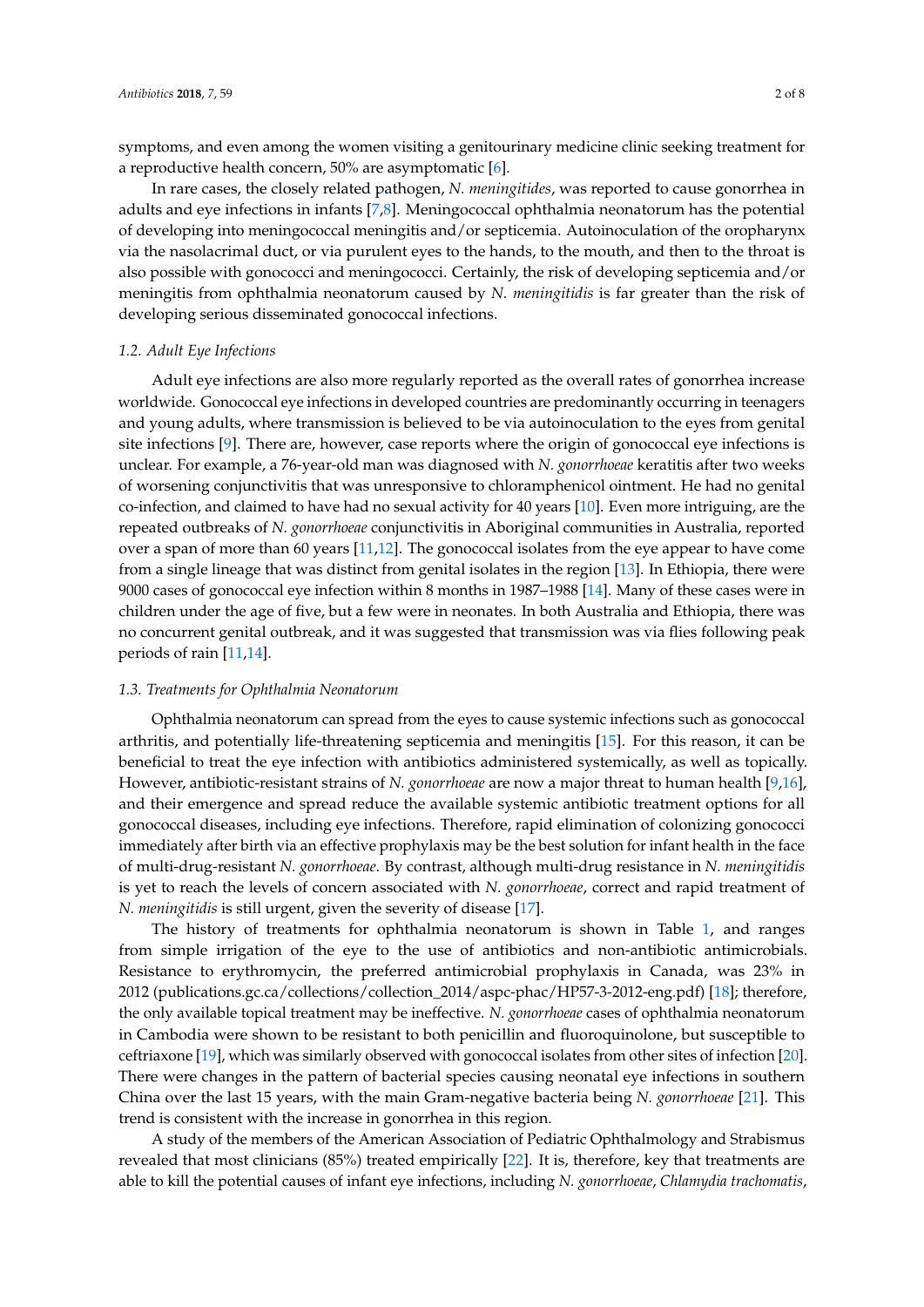*Pseudomonas aeruginosa*, and *Staphylococcus aureus* [\[23\]](#page-5-20). Multi-species infections can also complicate treatment of bacterial keratitis. It is, therefore, preferable if an ophthalmia neonatorum prophylaxis and treatment is effective against the major causes of bacterial eye infections. Most clinicians (85%) treat topically, as well as systemically [\[22\]](#page-5-19). However, universal ocular prophylaxis was abandoned in Denmark, Norway, Sweden, and the United Kingdom (UK), in favor of risk-factor-based screening of mothers [\[24\]](#page-6-0); however, this decision may be revisited in the face of untreatable gonorrhea and the rising incidence of infection.

| Treatment                                                          | Efficacy                                                                                                                                                                            | Contraindications                                                                                                                         | Reference     |
|--------------------------------------------------------------------|-------------------------------------------------------------------------------------------------------------------------------------------------------------------------------------|-------------------------------------------------------------------------------------------------------------------------------------------|---------------|
| Silver nitrate                                                     | Prophylaxis reduced cases<br>of disease.                                                                                                                                            | Chemical conjunctivitis; toxicity; failures.                                                                                              | <b>25</b>     |
| Penicillin                                                         | Treatment cured disease.                                                                                                                                                            | Resistance developed.                                                                                                                     | <b>26</b>     |
| 1% Tetracycline                                                    | Prophylaxis and treatment<br>cured disease. Often used in<br>conjunction with saline<br>washes in low- and<br>middle-income countries<br>(LMICs) where prophylaxis<br>is available. | Resistance developed.                                                                                                                     | [2,5,20]      |
| Erythromycin                                                       | Treatment cured disease.                                                                                                                                                            | Resistance developed.                                                                                                                     | <sup>18</sup> |
| Saline washes                                                      | May reduce accumulation of<br>purulent discharge.                                                                                                                                   | Unlikely to eliminate infection.                                                                                                          | [5, 20]       |
| Povidone-iodine<br>(betadine, 1.25% or 2.5%)<br>$(v/v)$ solutions) | Prophylaxis reduced cases<br>of disease.                                                                                                                                            | 5% rate of chemical conjunctivitis; failure to<br>eradicate infection; not recommended.<br>(https://www.cdc.gov/std/tg2015/gonorrhea.htm) | [25, 27, 28]  |

<span id="page-2-0"></span>**Table 1.** Overview of topical treatments and prophylaxes for gonococcal ophthalmia neonatorum.

#### *1.4. Anti-Gonococcal Properties of Monocaprin*

Recently, we showed that monocaprin is a promising antimicrobial agent with the potential for use against gonococcal ophthalmia neonatorum [\[29–](#page-6-5)[31\]](#page-6-6). Monocaprin is the monoglyceride of the fatty acid, capric acid. The antimicrobial activity of monocaprin was previously demonstrated against the *N. gonorrhoeae* strain, NCCP11945, and against several clinical isolates, killing gonococci at a concentration of 1 mM in 2 min [\[30\]](#page-6-7). Repeated passage of gonococci on media containing a sub-lethal concentration of monocaprin neither induced resistance nor genomic changes indicative of resistance arising [\[31\]](#page-6-6). The antimicrobial activity of monocaprin was demonstrated for other species, including efficacy against *Chlamydia trachomatis* at a concentration of 1 mM in 5 min [\[32\]](#page-6-8).

In this short communication, we demonstrate the effectiveness of monocaprin against other bacteria capable of causing eye infections in infants and adults.

#### **2. Results and Discussion**

In the current study, we used a bactericidal assay to compare the efficacy of monocaprin against other bacteria that can cause ophthalmia neonatorum and keratitis [\[33\]](#page-6-9) alongside gonococci (Figure [1\)](#page-3-0). A dose of 0.5–1 mM of monocaprin killed 100% of the gonococci within 2 min with lower concentrations of 0.125–0.25 mM showing increased efficacy >60 min of treatment (Figure [1\)](#page-3-0). An identical pattern of sensitivity was shown for *N. meningitidis* (Figure [1\)](#page-3-0). In contrast, 1 mM monocaprin killed only 20% of *S. aureus* after 2 min, and a minimum dose of 0.5 mM monocaprin with a minimum contact time of 60 min was required to kill >80% of these pathogens (Figure [1\)](#page-3-0). The highest dose of 1 mM was effective in killing 100% of *S. aureus* by 60 min (Figure [1\)](#page-3-0). In contrast, doses up to 1 mM of monocaprin killed only ~50% of *P. aeruginosa* after 360 min of treatment. However, bactericidal killing of ~70% was observed after 60 min with a dose of 25 mM monocaprin, which increased marginally to 80% after 360 min of treatment (Figure [1\)](#page-3-0). Previously, a different laboratory strain of *N. gonorrhoeae* produced similar results, and clinical isolates were also tested [\[30\]](#page-6-7); nonetheless, in the future, a broader variety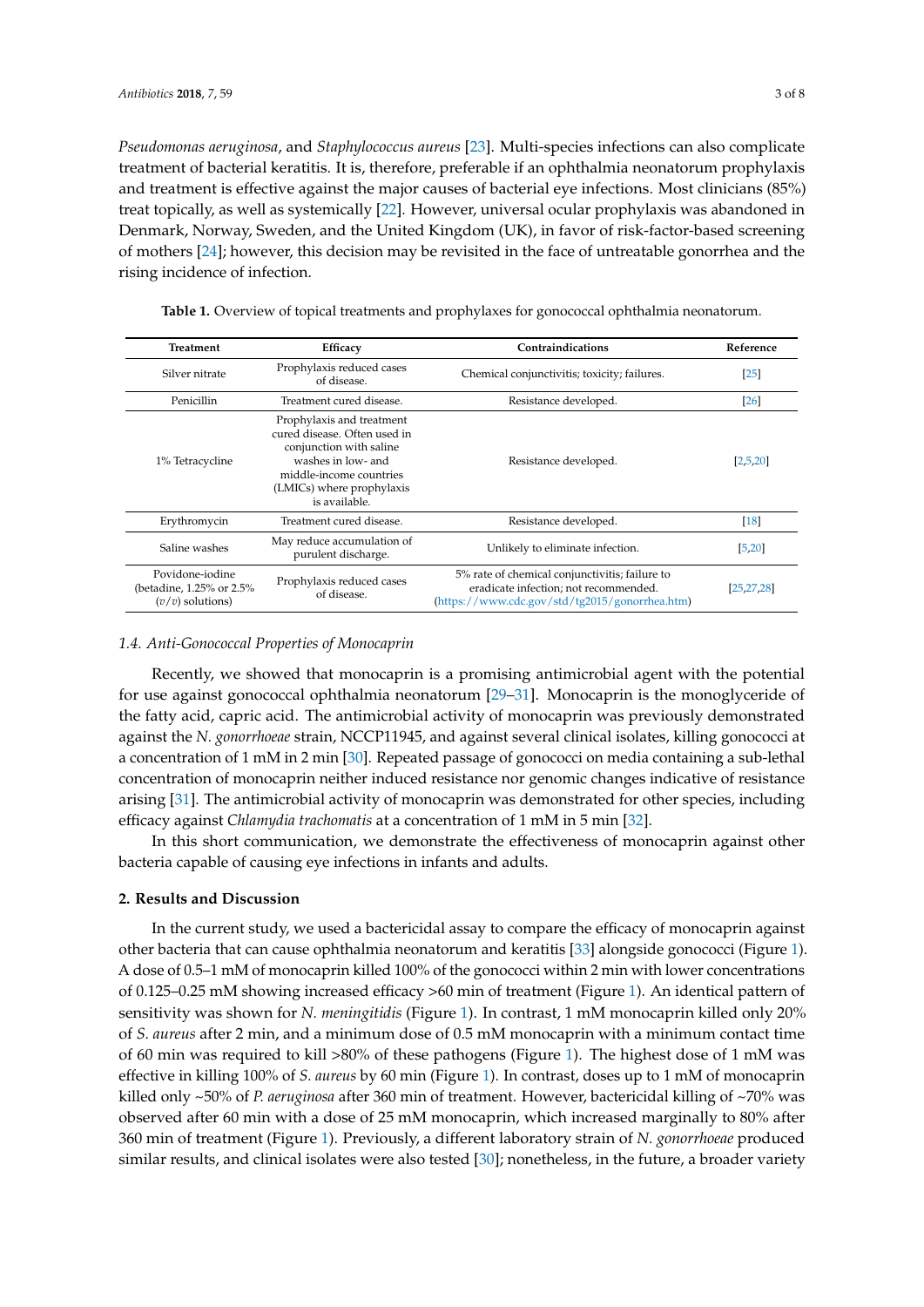<span id="page-3-0"></span>of strains of these species and other multi-antibiotic-resistant species should be explored to investigate the range of susceptibilities.



*Staphylococcus aureus Pseudomonas aeruginosa Neisseria gonorrhoeae Neisseria meningitidis*

**Figure 1.** Bactericidal activity of monocaprin against a variety of different bacteria. Bacteria (~10<sup>3</sup> colony-forming units (CFU) in triplicate wells) were treated with various doses of monocaprin (0.125–25 mM), and variability was determined using viable counting on selective agar at various time points (2–360 min). The symbols represent the mean bactericidal activity, calculated as the percentage of (surviving bacteria/the number of untreated control bacteria)  $\times$  100 from  $n = 2-3$  independent experiments. The error bars are the standard errors of the means.

The rapid activity of monocaprin against both gonococci and meningococci provides a viable topical adjunct to antibiotics for both the prophylaxis and treatment of ocular infection with these two organisms. Previous data showed that monocaprin also has rapid activity against *C. trachomatis*, lending additional support for its use against ophthalmia neonatorum. Furthermore, activity against the keratitis bacteria, *S. aureus* and *P. aeruginosa*, provides further potential clinical benefit. However, unlike these pathogens, the gonococcus is a more invasive organism, and it can penetrate intact corneal epithelia and invade underlying stroma [\[34\]](#page-6-10).

Notably, the rapid bactericidal activity of monocaprin is unmatched by conventional antibiotics. Moreover, fatty acids such as monocaprin are believed to have multiple mechanisms of action [\[35\]](#page-6-11), and therefore, resistance is less readily able to evolve. Various mechanisms may include the solubilization of membrane lipids, the destabilization of membrane bilayers, integration into membranes increasing permeability, the disruption of cell division, interference with nutrient uptake, and the inhibition of fatty-acid biosynthesis [\[35\]](#page-6-11). While the *Neisseria* species (spp.) evolved efflux pumps capable of exporting fatty acids [\[36,](#page-6-12)[37\]](#page-6-13), monocaprin is not a substrate for these pumps. Passage on media containing sub-lethal monocaprin did not select for resistance, nor did genomic changes occur that were indicative of increasing resistance [\[31\]](#page-6-6). In other species, resistance to the monoglyceride monolaurin was not detected in *S. aureus*, despite growth in sub-lethal concentrations for over a year [\[38,](#page-6-14)[39\]](#page-6-15), and resistance to fatty acids could not be selected for by *Helicobacter pylori* [\[40\]](#page-6-16).

Ideally, vaccination would control gonococcal disease in general [\[41\]](#page-6-17), but this pathogen presents considerable challenges to vaccine development, and no vaccines are currently available. There is no protective immunity, with individuals susceptible to repeated infection [\[42\]](#page-6-18). Viable alternatives to vaccination are needed for prophylaxis to prevent the establishment of gonococcal eye infections in regions where gonorrhea disease is prevalent. A rapid progression of gonococcal infection leads to a rapid loss of visual acuity [\[34\]](#page-6-10). Moreover, established infection must be rapidly eliminated to reduce the severity of vision loss and the potential need for ocular grafts [\[43,](#page-6-19)[44\]](#page-6-20). The application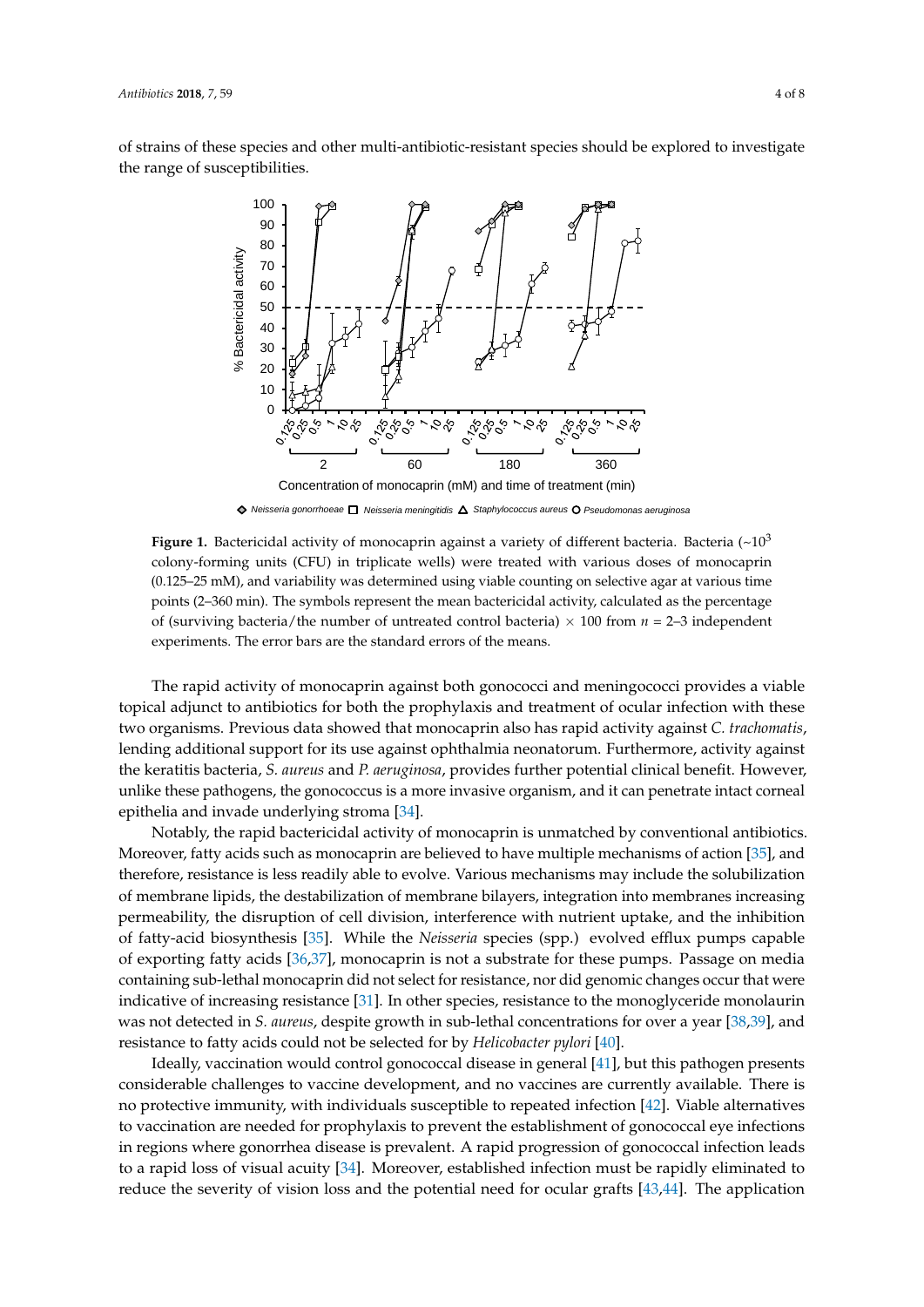of monocaprin could be a prophylaxis that halts gonococcal growth and colonization through its antimicrobial action, and therefore, such a prophylaxis would prevent the development of purulent discharge symptoms from neutrophils failing to clear the infection. Instead, the infection would be managed through the antimicrobial activity of monocaprin. There is sufficient evidence to suggest the development of monocaprin into a topical formulation that could be retained on the surface of the eye sufficiently long enough to kill the bacteria, or perhaps the potential of synergistically working with antimicrobial peptides, enzymes, and other natural defenses of the eye to clear the infection. Moreover, as an adjunct therapy, the rapid bioactivity of monocaprin could inform current treatment regimens for keratitis, and could reduce the amount of conventional antibiotics currently used to treat infections.

# **3. Materials and Methods**

## *3.1. Bacteria and Growth Conditions*

The growth conditions of *Neisseria gonorrhoeae* strain P9-17, *Neisseria meningitidis* MC58, *Staphylococcus aureus*, and *Pseudomonas aeruginosa* PAO1 were all described previously [\[45–](#page-6-21)[47\]](#page-7-0). *Neisseria* spp. were grown on supplemented GC-agar plates [\[48\]](#page-7-1) and *S. aureus* and *P. aeruginosa* bacteria were grown on Luria Bertani agar or nutrient agar plates. All bacteria were grown at 37 ◦C and  $5\%$  ( $v/v$ )  $CO_2$ , except for *P. aeruginosa*, which did not require  $CO_2$ .

## *3.2. Bactericidal Assay*

Bactericidal activity was assessed using a slight modification of a standard method [\[49\]](#page-7-2). Cultures of bacteria were suspended overnight in Dulbecco's phosphate-buffered saline, pH 7.4, and were dispensed into triplicate wells of a sterile 96-well microtiter plate, at a concentration of  $\sim$ 10<sup>3</sup> colony-forming units per well (100  $\mu$ L final volume per well). Various doses of monocaprin (Sigma-Aldrich, Saint Louis, MO, USA) were added to final concentrations of 0.125, 0.25, 0.5, and 1 mM, and the plates were incubated at 37 °C and 5% ( $v/v$ ) CO<sub>2</sub>. Wells containing bacteria without monocaprin were included as controls. Wells were sampled at 2, 60, 180, and 360 min, and surviving bacteria were quantified using viable counting onto selective agar. The bactericidal activity of monocaprin was calculated as the percentage of (surviving bacteria/the number of untreated control bacteria)  $\times$  100.

#### **4. Conclusions**

Monocaprin is able to rapidly kill *N. gonorrhoeae*, *N. meningitidis*, and *C. trachomatis* [\[32\]](#page-6-8), and has bactericidal activity against *S. aureus* and *P. aeruginosa*, making it a promising active ingredient for ocular prophylaxis and treatment to prevent the loss of vision due to eye infections. The ever-decreasing treatment options for *N. gonorrhoeae* [\[16\]](#page-5-13), the rapid development of corneal melt and perforation [\[34\]](#page-6-10), the potentially fatal consequences for *N. meningitidis* ocular infection dissemination [\[7\]](#page-5-4), and the possibility of multi-species infection [\[22\]](#page-5-19) support the development of a monocaprin-based formulation for prophylaxis and treatment.

**Author Contributions:** Conceptualization, L.A.S.S.; methodology, C.P.C. and L.A.S.S.; investigation, V.D., C.P.C., M.C., and L.A.S.S.; writing—original draft preparation, L.A.S.S.; writing—review and editing, V.D., C.P.C., M.C., and L.A.S.S.

**Funding:** This research received no external funding.

**Conflicts of Interest:** The authors declare no conflict of interest.

#### **References**

- <span id="page-4-0"></span>1. Epling, J. Bacterial conjunctivitis. *BMJ Clin. Evid.* **2012**, *2012*, 0704. [\[PubMed\]](http://www.ncbi.nlm.nih.gov/pubmed/22348418)
- <span id="page-4-1"></span>2. Laga, M.; Meheus, A.; Piot, P. Epidemiology and control of gonococcal ophthalmia neonatorum. *Bull. World Health Organ.* **1989**, *67*, 471–477. [\[PubMed\]](http://www.ncbi.nlm.nih.gov/pubmed/2611972)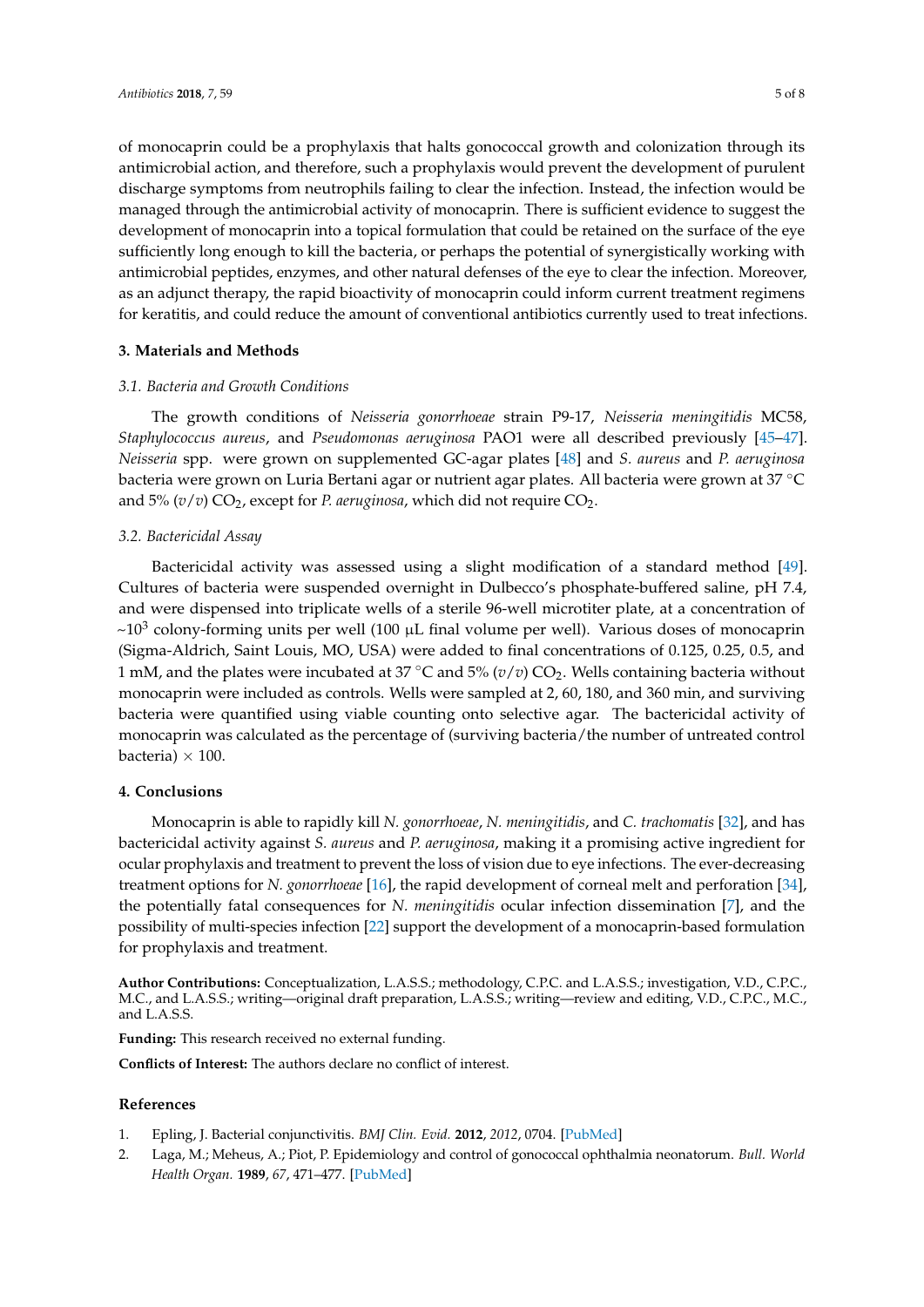- <span id="page-5-0"></span>3. McElnea, E.; Stapleton, P.; Khan, S.; Stokes, J.; Higgins, G. Challenges in the management of *Neisseria gonorrhoeae* keratitis. *Int. Ophthalmol.* **2015**, *35*, 135–140. [\[CrossRef\]](http://dx.doi.org/10.1007/s10792-014-0032-8) [\[PubMed\]](http://www.ncbi.nlm.nih.gov/pubmed/25544662)
- <span id="page-5-1"></span>4. Strand, C.L.; Arango, V.A. Gonococcal ophthalmia neonatorum after delivery by cesarean section: Report of a case. *Sex. Transm. Dis.* **1979**, *6*, 77–78. [\[CrossRef\]](http://dx.doi.org/10.1097/00007435-197904000-00008) [\[PubMed\]](http://www.ncbi.nlm.nih.gov/pubmed/494043)
- <span id="page-5-2"></span>5. Msukwa, G.; Batumba, N.; Drucker, M.; Menezes, L.; Ranjit, R. Maternal and neonatal risk factors associated with vertical transmission of ophthalmia neonatorum in neonates receiving health care in Blantyre, Malawi. *Middle East Afr. J. Ophthalmol.* **2014**, *21*, 240–243. [\[CrossRef\]](http://dx.doi.org/10.4103/0974-9233.134684) [\[PubMed\]](http://www.ncbi.nlm.nih.gov/pubmed/25100909)
- <span id="page-5-3"></span>6. Delpech, V.; Martin, I.M.C.; Hughes, G.; Nichols, T.; James, L.; Ison, C.A. Epidemiology and clinical presentation of gonorrhoea in England and Wales: Findings from the Gonococcal Resistance to Antimicrobials Surveillance Programme 2001–2006. *Sex. Transm. Infect.* **2009**, *85*, 317. [\[CrossRef\]](http://dx.doi.org/10.1136/sti.2008.034843) [\[PubMed\]](http://www.ncbi.nlm.nih.gov/pubmed/19383598)
- <span id="page-5-4"></span>7. Lehman, S.S. An uncommon cause of ophthalmia neonatorum: *Neisseria meningitidis*. *J. Am. Assoc. Pediatr. Ophthalmol. Strabismus* **1999**, *3*, 316. [\[CrossRef\]](http://dx.doi.org/10.1016/S1091-8531(99)70029-7)
- <span id="page-5-5"></span>8. Mitchell, S.R.; Katz, P. Disseminated neisserial infection in pregnancy: The empress may have a change of clothing. *Obstet. Gynecol. Surv.* **1989**, *44*, 780–788. [\[PubMed\]](http://www.ncbi.nlm.nih.gov/pubmed/2507988)
- <span id="page-5-6"></span>9. McAnena, L.; Knowles, S.J.; Curry, A.; Cassidy, L. Prevalence of gonococcal conjunctivitis in adults and neonates. *Eye (Lond.)* **2015**, *29*, 875–880. [\[CrossRef\]](http://dx.doi.org/10.1038/eye.2015.57) [\[PubMed\]](http://www.ncbi.nlm.nih.gov/pubmed/25907207)
- <span id="page-5-7"></span>10. Hoffman, J.J.S.; Ali, B. Gonococcus—The culprit of refractory, severe conjunctivitis in an elderly patient. *Contact Lens Anter. Eye* **2015**, *38*, 468–470. [\[CrossRef\]](http://dx.doi.org/10.1016/j.clae.2015.04.006) [\[PubMed\]](http://www.ncbi.nlm.nih.gov/pubmed/25980791)
- <span id="page-5-8"></span>11. Matters, R.; Wong, I.; Mak, D. An outbreak of non-sexually transmitted gonococcal conjunctivitis in Central Australia and the Kimberley region. *Commun. Dis. Intel.* **1998**, *22*, 57–58.
- <span id="page-5-9"></span>12. Harry, T.C.; Black, P.D. Unilateral gonococcal ophthalmia without genital infection: An unusual presentation in an adult. *Int. J. STD AIDS* **2005**, *16*, 78–79. [\[CrossRef\]](http://dx.doi.org/10.1258/0956462052932773) [\[PubMed\]](http://www.ncbi.nlm.nih.gov/pubmed/15705279)
- <span id="page-5-10"></span>13. Mak, D.B.; Smith, D.W.; Harnett, G.B.; Plant, A.J. A large outbreak of conjunctivitis caused by a single genotype of *Neisseria gonorrhoeae* distinct from those causing genital tract infections. *Epidemiol. Infect.* **2001**, *126*, 373–378. [\[CrossRef\]](http://dx.doi.org/10.1017/S0950268801005477) [\[PubMed\]](http://www.ncbi.nlm.nih.gov/pubmed/11467794)
- <span id="page-5-11"></span>14. Mikru, F.S.; Molla, T.; Ersumo, M.; Henriksen, T.H.; Klungseyr, P.; Hudson, P.J.; Kindan, T.T. Community-wide outbreak of *Neisseria gonorrhoeae* conjunctivitis in Konso district, North Omo administrative region. *Ethiop. Med. J.* **1991**, *29*, 27–35. [\[PubMed\]](http://www.ncbi.nlm.nih.gov/pubmed/1900468)
- <span id="page-5-12"></span>15. Di Bartolomeo, S.; Mirta, D.H.; Janer, M.; Rodriguez Fermepin, M.R.; Sauka, D.; Magariños, F.; de Torres, R.A. Incidence of *Chlamydia trachomatis* and other potential pathogens in neonatal conjunctivitis. *Int. J. Infect. Dis.* **2001**, *5*, 139–143. [\[CrossRef\]](http://dx.doi.org/10.1016/S1201-9712(01)90088-8)
- <span id="page-5-13"></span>16. Abraha, M.; Egli-Gany, D.; Low, N. Epidemiological, behavioural, and clinical factors associated with antimicrobial-resistant gonorrhoea: A review. *F1000Research* **2018**, *7*. [\[CrossRef\]](http://dx.doi.org/10.12688/f1000research.13600.1) [\[PubMed\]](http://www.ncbi.nlm.nih.gov/pubmed/29636908)
- <span id="page-5-14"></span>17. Nadel, S. Treatment of meningococcal disease. *J. Adolesc. Health* **2016**, *59*, S28. [\[CrossRef\]](http://dx.doi.org/10.1016/j.jadohealth.2016.04.013) [\[PubMed\]](http://www.ncbi.nlm.nih.gov/pubmed/27449146)
- <span id="page-5-15"></span>18. Moore, D.L.; MacDonald, N.E. Preventing ophthalmia neonatorum. *Paediatr. Child Health* **2015**, *20*, 93–96. [\[CrossRef\]](http://dx.doi.org/10.1155/2015/720726) [\[PubMed\]](http://www.ncbi.nlm.nih.gov/pubmed/25838784)
- <span id="page-5-16"></span>19. Khauv, P.; Turner, P.; Soeng, C.; Soeng, S.; Moore, C.E.; Bousfield, R.; Stoesser, N.; Emary, K.; Thanh, D.P.; Baker, S.; et al. Ophthalmic infections in children presenting to Angkor Hospital for Children, Siem Reap, Cambodia. *BMC Res. Notes* **2014**, *7*. [\[CrossRef\]](http://dx.doi.org/10.1186/1756-0500-7-784) [\[PubMed\]](http://www.ncbi.nlm.nih.gov/pubmed/25369774)
- <span id="page-5-17"></span>20. Vernel-Pauillac, F.; Ratsima, E.H.; Guillard, B.; Goursaud, R.; Lethezer, C.; Hem, S.; Merien, F.; Goarant, C. Correlation between antibiotic susceptibilities and genotypes in *Neisseria gonorrhoeae* from different geographical origins: Determinants monitoring by real-time PCR as a complementary tool for surveillance. *Sex. Transm. Infect.* **2010**, *86*, 106–111. [\[CrossRef\]](http://dx.doi.org/10.1136/sti.2009.038000) [\[PubMed\]](http://www.ncbi.nlm.nih.gov/pubmed/19880968)
- <span id="page-5-18"></span>21. Tang, S.; Li, M.; Chen, H.; Ping, G.; Zhang, C.; Wang, S. A chronological study of the bacterial pathogen changes in acute neonatal bacterial conjunctivitis in southern China. *BMC Ophthalmol.* **2017**, *17*. [\[CrossRef\]](http://dx.doi.org/10.1186/s12886-017-0570-8) [\[PubMed\]](http://www.ncbi.nlm.nih.gov/pubmed/28950852)
- <span id="page-5-19"></span>22. Zloto, O.; Gharaibeh, A.; Mezer, E.; Stankovic, B.; Isenberg, S.; Wygnanski-Jaffe, T. Ophthalmia neonatorum treatment and prophylaxis: IPOSC global study. *Graefes Arch. Clin. Exp. Ophthalmol.* **2016**, *254*, 577–582. [\[CrossRef\]](http://dx.doi.org/10.1007/s00417-016-3274-5) [\[PubMed\]](http://www.ncbi.nlm.nih.gov/pubmed/26810921)
- <span id="page-5-20"></span>23. Matejcek, A.; Goldman, R.D. Treatment and prevention of ophthalmia neonatorum. *Can. Fam. Phys.* **2013**, *59*, 1187–1190.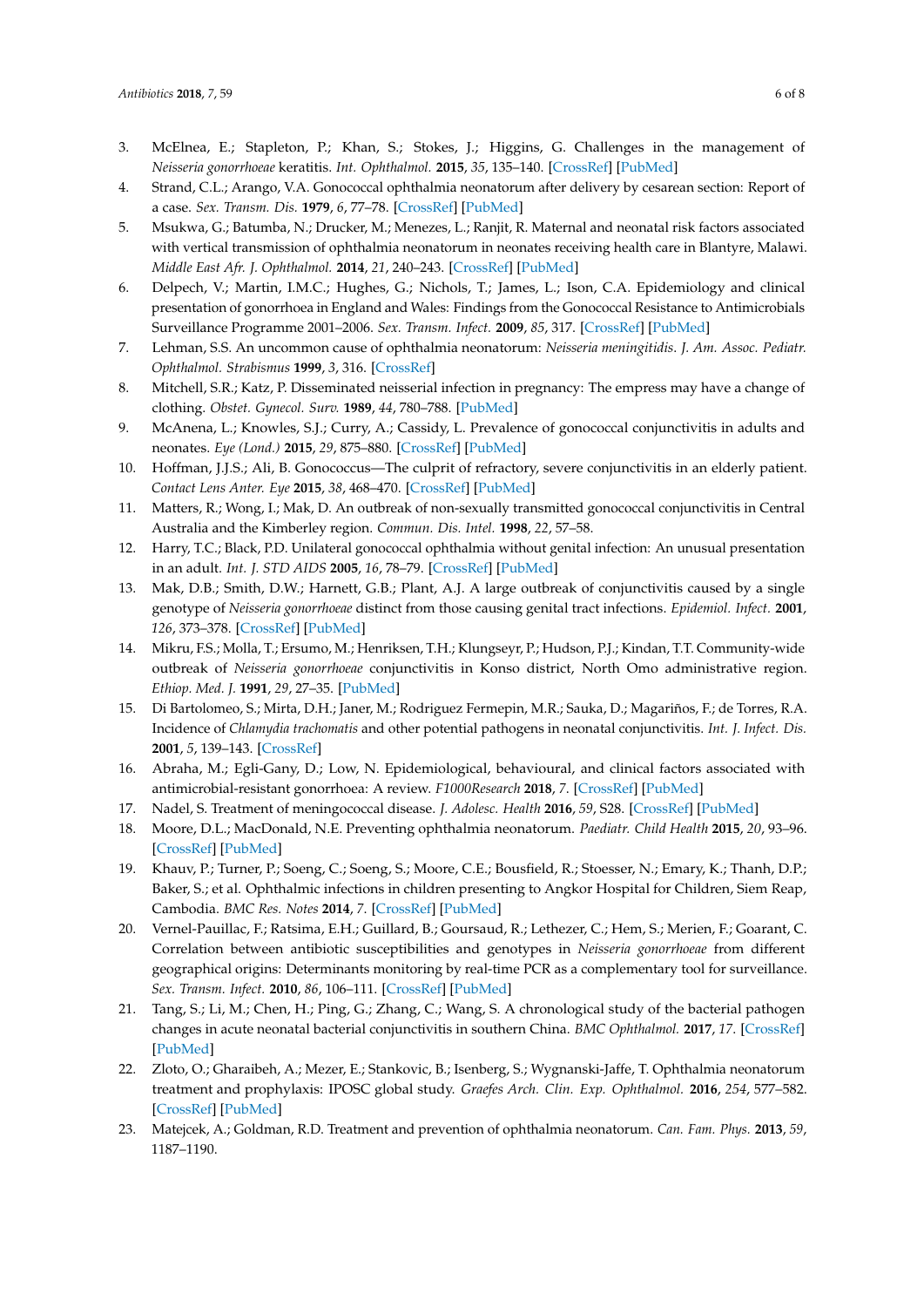- <span id="page-6-0"></span>24. Darling, E.K.; McDonald, H. A meta-analysis of the efficacy of ocular prophylactic agents used for the prevention of gonococcal and chlamydial ophthalmia neonatorum. *J. Midwifery Women's Health* **2010**, *55*, 319–327. [\[CrossRef\]](http://dx.doi.org/10.1016/j.jmwh.2009.09.003) [\[PubMed\]](http://www.ncbi.nlm.nih.gov/pubmed/20630358)
- <span id="page-6-1"></span>25. Nishida, H.; Risemberg, H.M. Silver nitrate ophthalmic solution and chemical conjunctivities. *Pediatrics* **1975**, *56*, 368–373. [\[PubMed\]](http://www.ncbi.nlm.nih.gov/pubmed/808790)
- <span id="page-6-2"></span>26. Fishman, R. The earliest success of penicillin. *Am. J. Ophthalmol.* **2016**, *163*, 204. [\[CrossRef\]](http://dx.doi.org/10.1016/S0002-939430038-1) [\[PubMed\]](http://www.ncbi.nlm.nih.gov/pubmed/27351039)
- <span id="page-6-3"></span>27. Ali, Z.; Khadije, D.; Elahe, A.; Mohammad, M.; Fateme, Z.; Narges, Z. Prophylaxis of ophthalmia neonatorum comparison of betadine, erythromycin and no prophylaxis. *J. Trop. Pediatr.* **2007**, *53*, 388–392. [\[CrossRef\]](http://dx.doi.org/10.1093/tropej/fmm049) [\[PubMed\]](http://www.ncbi.nlm.nih.gov/pubmed/18055489)
- <span id="page-6-4"></span>28. Isenberg, S.J.; Apt, L.; Wood, M. A controlled trial of povidone-iodine as prophylaxis against ophthalmia neonatorum. *N. Engl. J. Med.* **1995**, *332*, 562–566. [\[CrossRef\]](http://dx.doi.org/10.1056/NEJM199503023320903) [\[PubMed\]](http://www.ncbi.nlm.nih.gov/pubmed/7838190)
- <span id="page-6-5"></span>29. Butt, U.; ElShaer, A.; Snyder, L.A.S.; Al-Kinani, A.A.; Le Gresley, A.; Alany, R.G. Fatty acid based microemulsions to combat ophthalmia neonatorum caused by *Neisseria gonorrhoeae* and *Staphylococcus aureus*. *Nanomaterials* **2018**, *8*. [\[CrossRef\]](http://dx.doi.org/10.3390/nano8010051) [\[PubMed\]](http://www.ncbi.nlm.nih.gov/pubmed/29351260)
- <span id="page-6-7"></span>30. Churchward, C.P.; Alany, R.G.; Kirk, R.S.; Walker, A.J.; Snyder, L.A.S. Prevention of ophthalmia neonatorum caused by *Neisseria gonorrhoeae* using a fatty acid-based formulation. *mBio* **2017**, *8*, e00534. [\[CrossRef\]](http://dx.doi.org/10.1128/mBio.00534-17) [\[PubMed\]](http://www.ncbi.nlm.nih.gov/pubmed/28743809)
- <span id="page-6-6"></span>31. Churchward, C.P.; Calder, A.; Snyder, L.A.S. Mutations in *Neisseria gonorrhoeae* grown in sub-lethal concentrations of monocaprin do not confer resistance. *PLoS ONE* **2018**, *13*, e0195453. [\[CrossRef\]](http://dx.doi.org/10.1371/journal.pone.0195453) [\[PubMed\]](http://www.ncbi.nlm.nih.gov/pubmed/29621310)
- <span id="page-6-8"></span>32. Thormar, H.; Bergsson, G.; Gunnarsson, E.; Georgsson, G.; Witvrouw, M.; Steingrimsson, O.; De Clercq, E.; Kristmundsdottir, T. Hydrogels containing monocaprin have potent microbicidal activities against sexually transmitted viruses and bacteria *in vitro*. *Sex. Transm. Infect.* **1999**, *75*, 181–185. [\[CrossRef\]](http://dx.doi.org/10.1136/sti.75.3.181) [\[PubMed\]](http://www.ncbi.nlm.nih.gov/pubmed/10448397)
- <span id="page-6-9"></span>33. Taube, M.; del Mar Cendra, M.; Elsahn, A.; Christodoulides, M.; Hossain, P. Pattern recognition receptors in microbial keratitis. *Eye* **2015**, *29*, 1399–1415. [\[CrossRef\]](http://dx.doi.org/10.1038/eye.2015.118) [\[PubMed\]](http://www.ncbi.nlm.nih.gov/pubmed/26160532)
- <span id="page-6-10"></span>34. Lee, J.S.; Choi, H.Y.; Lee, J.E.; Lee, S.H.; Oum, B.S. Gonococcal keratoconjunctivitis in adults. *Eye* **2002**, *16*, 646–649. [\[CrossRef\]](http://dx.doi.org/10.1038/sj.eye.6700112) [\[PubMed\]](http://www.ncbi.nlm.nih.gov/pubmed/12194086)
- <span id="page-6-11"></span>35. Churchward, C.P.; Alany, R.G.; Snyder, L.A.S. Alternative antimicrobials: The properties of fatty acids and monoglycerides. *Crit. Rev. Microbiol.* **2018**, 1–10. [\[CrossRef\]](http://dx.doi.org/10.1080/1040841X.2018.1467875) [\[PubMed\]](http://www.ncbi.nlm.nih.gov/pubmed/29733249)
- <span id="page-6-12"></span>36. Hagman, K.E.; Pan, W.; Spratt, B.G.; Balthazar, J.T.; Judd, R.C.; Shafer, W.M. Resistance of *Neisseria gonorrhoeae* to antimicrobial hydrophobic agents is modulated by the *mtrRCDE* efflux system. *Microbiology* **1995**, *141*, 611–622. [\[CrossRef\]](http://dx.doi.org/10.1099/13500872-141-3-611) [\[PubMed\]](http://www.ncbi.nlm.nih.gov/pubmed/7711899)
- <span id="page-6-13"></span>37. Lee, E.H.; Shafer, W.M. The *farAB*-encoded efflux pump mediates resistance of gonococci to long-chained antibacterial fatty acids. *Mol. Microbiol.* **1999**, *33*, 839–845. [\[CrossRef\]](http://dx.doi.org/10.1046/j.1365-2958.1999.01530.x) [\[PubMed\]](http://www.ncbi.nlm.nih.gov/pubmed/10447892)
- <span id="page-6-14"></span>38. Mueller, E.A.; Schlievert, P.M. Non-aqueous glycerol monolaurate gel exhibits antibacterial and anti-biofilm activity against Gram-positive and Gram-negative pathogens. *PLoS ONE* **2015**, *10*, e0120280. [\[CrossRef\]](http://dx.doi.org/10.1371/journal.pone.0120280) [\[PubMed\]](http://www.ncbi.nlm.nih.gov/pubmed/25799455)
- <span id="page-6-15"></span>39. Schlievert, P.M.; Peterson, M.L. Glycerol monolaurate antibacterial activity in broth and biofilm cultures. *PLoS ONE* **2012**, *7*, e40350. [\[CrossRef\]](http://dx.doi.org/10.1371/journal.pone.0040350) [\[PubMed\]](http://www.ncbi.nlm.nih.gov/pubmed/22808139)
- <span id="page-6-16"></span>40. Sun, C.Q.; O'Connor, C.J.; Roberton, A.M. Antibacterial actions of fatty acids and monoglycerides against *Helicobacter pylori*. *FEMS Immunol. Med. Microbiol.* **2003**, *36*, 9–17. [\[CrossRef\]](http://dx.doi.org/10.1016/S0928-8244(03)00008-7)
- <span id="page-6-17"></span>41. Vincent, L.R.; Jerse, A.E. Biological feasibility and importance of a gonorrhea vaccine for global public health. *Vaccine* **2018**. [\[CrossRef\]](http://dx.doi.org/10.1016/j.vaccine.2018.02.081) [\[PubMed\]](http://www.ncbi.nlm.nih.gov/pubmed/29680200)
- <span id="page-6-18"></span>42. Hill, S.A.; Masters, T.L.; Wachter, J. Gonorrhea—An evolving disease of the new millennium. *Microb. Cell* **2016**, *3*, 371–389. [\[CrossRef\]](http://dx.doi.org/10.15698/mic2016.09.524) [\[PubMed\]](http://www.ncbi.nlm.nih.gov/pubmed/28357376)
- <span id="page-6-19"></span>43. Tong, L.; Tan, D.T.H.; Abano, J.M.; Lim, L. Deep anterior lamellar keratoplasty in a patient with descemetocele following gonococcal keratitis. *Am. J. Ophthalmol.* **2004**, *138*, 506–507. [\[CrossRef\]](http://dx.doi.org/10.1016/j.ajo.2004.04.014) [\[PubMed\]](http://www.ncbi.nlm.nih.gov/pubmed/15364250)
- <span id="page-6-20"></span>44. Samira, N.; Bani, A.P.; Susiyanti, M. Rare case of bilateral perforated corneal ulcer due to gonococcal infection, managed with temporary periosteal graft. *BMJ Case Rep.* **2016**, *2016*, bcr2015213547. [\[CrossRef\]](http://dx.doi.org/10.1136/bcr-2015-213547) [\[PubMed\]](http://www.ncbi.nlm.nih.gov/pubmed/26907819)
- <span id="page-6-21"></span>45. Cendra, M.d.M.; Christodoulides, M.; Hossain, P. Signaling mediated by Toll-Like Receptor 5 sensing of *Pseudomonas aeruginosa* flagellin influences IL-1β and IL-18 production by primary fibroblasts derived from the human cornea. *Front. Cell. Infect. Microbiol.* **2017**, *7*. [\[CrossRef\]](http://dx.doi.org/10.3389/fcimb.2017.00130) [\[PubMed\]](http://www.ncbi.nlm.nih.gov/pubmed/28469996)